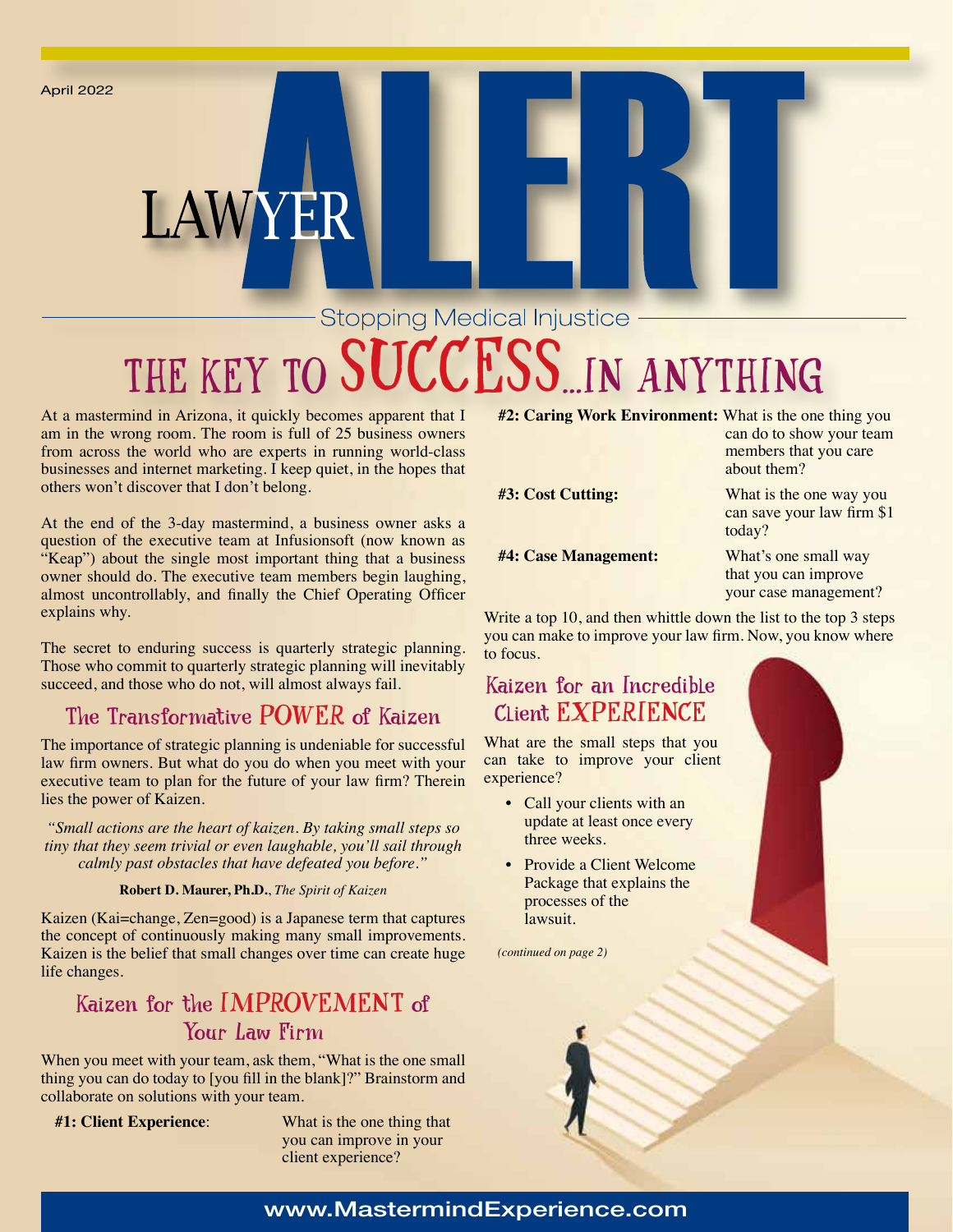*(continued from cover)*

• Grant access to a patient portal that automatically updates your clients about the status of their lawsuit.

## Kaizen for a CARING Work Environment

What can you do to show your team that you care about them

- Visit personally with team members during the day.
- Have lunch with a team member once a week.
- Send a personal, handwritten note with a compliment for a team member.
- Compliment a team member on the creation of a new firm policy.
- Share on social media the exceptional work of a team member.



## Kaizen for COST CUTTING for Your Law Firm

What can you do to cut costs for your law firm?

- Serve voluminous discovery responses upon defense counsel on a flash drive (rather than printing them).
- Photocopy documents on both sides of paper.
- Have written budgets for the fees of expert witnesses.
- Review item-by-item the monthly expenses and ruthlessly cut expenses that are unnecessary.

## Kaizen for CASE MANAGEMENT

Go through every little thing that you and your team can do to improve case management.

- Implement work plans into your case management software.
- Hire a virtual assistant to format discovery responses and demands.
- Serve objection letters within 30 days of your receipt of the defendants' discovery demands.
- Serve a complete set of medical records and release authorizations for medical and employment records as soon as you receive the defendants' answers.

At the end of a lawsuit, list 3 things that went well and 3 things that need to be improved. Share the Case Audit and get the feedback from your team.

### Kaizen for Strategic LIFE PLANNING

Often, high level law firm owners have thriving law firms, but lose focus on their personal lives, e.g., marriage, fitness, health, relationships with their kids, etc. If your law firm thrives, but your personal life is a mess, are you where you want to be in your life?

*"Success is the sum of small efforts repeated day in and day out."*

#### **Robert Collier**

This is where Kaizen comes in. Take small daily activities to improve your relationships with your spouse and kids, lose weight and achieve your personal goals.

### Kaizen can CHANGE YOUR LIFE

What is the one small thing I can do today to [area of your life that you want to improve]? This might encompass your career, relationships, health & fitness, spiritual or fun.

*"If you could write the script of your life, what would it look like?"*

#### **Michael Smith**, Point Northeast

Start brainstorming. Of the activities that you can identify, what would make the biggest difference in your personal life?

| <b>Marriage:</b>               | Compliment your<br>spouse every day. |
|--------------------------------|--------------------------------------|
| <b>Health/Fitness:</b>         | Jog at least 1 mile<br>every day.    |
| Faith/Spirituality: Spend five | minutes alone in                     |

# SMALL STEPS **BIG CHANGES**



|                       | prayer and silent<br>contemplation.                                                      |
|-----------------------|------------------------------------------------------------------------------------------|
| <b>Relationships:</b> | Call your son<br>every day to check<br>in and say "hi".                                  |
| <b>Gratitude:</b>     | Document one thing<br>that you're grateful<br>for, every day, in a<br>Gratitude Journal. |
| <b>Learning:</b>      | Learn a new word or<br>phrase every day in<br>a foreign language.                        |

Now, document your progress in a journal (print or electronic) and periodically share your progress with trusted friends. Over time, you will be amazed by your progress. It may seem easy to others, but the results occur as the result of your commitment to doing small activities every day (Kaizen).

## Kaizen for WEIGHT LOSS

Want to lose weight? What is the one small step you can take to lose weight? Kaizen should be easy.

**Eat Salad with Meals:** Eat salad with lunch and dinner. Salad fills your stomach and as a result, you won't go back for more than one serving of the entrée.

#### **Journal Food Consumption:** Journal everything you eat and drink.



#### www.MastermindExperience.c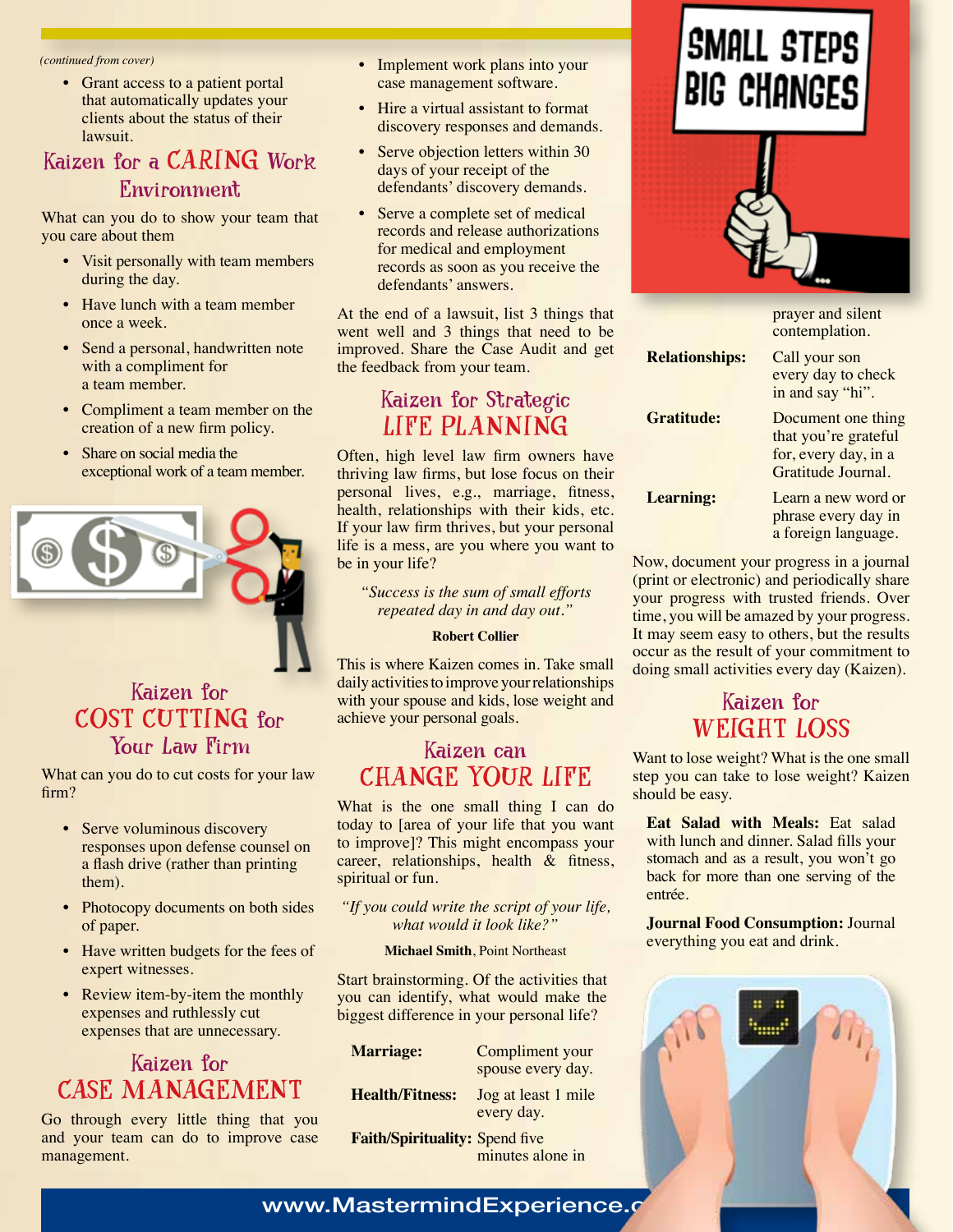**Pause before Every Bite:** Put down your fork/spoon between each bite. The slower your eat, the more you will enjoy the meal.

**Leave Food on your Plate:** Leave at least some food on the plate after every meal.

**Control your Environment:** At restaurants, ask the server not to bring bread, chips, beans and rice (keep the temptations out of sight).

**Take the Stairs:** Always take the stairs (instead of the elevator).

## How KAIZEN Works

On January 18, 2021, I began documenting my food consumption and exercise. This only takes a couple of minutes a day. As a result, I became more conscious about my choices about the food that I ate. I became aware that everything that I eat makes a difference, especially the little snacks.

This resulted in about ½ pound of weight loss a week and the progress was slow. But over a period of 3-6 months, I began seeing progress and it didn't stop. My body weight dropped from 193.6 to 168.2 lbs. I lost more than 25 pounds through a simple, but every deliberate, activity of documenting my food consumption.

This is the power of Kaizen (and an absolutely wonderful program, MyBodyTutor—highly recommended!). And there's no reason you can't do the same.

### You Will be Shocked at the POWER of Kaizen

Success does not happen overnight. You will build a law firm with one small improvement every day. You won't see the results at first, but over time, you'll build something special.

*"The Kaizen philosophy assumes that our way of life—be it our working life, our social life, or our home life deserves to be constantly improved."*

#### **Masaaki Imai**

All Kaizen asks is that you take small steps toward the improvement of your law firm. What area of your law firm needs improvement? As legendary football coach, Vince Lombardi, once said, "Inches make a champion."

# The Secret to a Referral-Based Law Firm

For more than 15 years, I had a lawyer/friend who consistently referred new clients. For one reason or another, the leads never panned out.

Whenever my lawyer/friend referred a new client, he was apologetic with words to the effect of, "I'm so sorry for wasting your time with some of these leads." My response was always the same, "No apology necessary. I am grateful for the opportunity to serve your clients…even if this never leads to a case that we accept." And I meant it, because with every referral, your referral partner is honoring you.

A referral sends a message from your referral partner: there is no one better to help their client than you. But the message is even better: your referral partner trusts you and knows you will do what's right for their client. This is something every lawyer should take seriously.

## Why You Should Always take the Long View

The long view is the mindset that your law firm will live forever. Everything you do today will have consequences in the future. Every update to a referral partner is a seed that you are planting that will nurture the relationship and will likely pay dividends in the future. But even if you don't earn a penny from your referral partner, they are paying the highest compliment with their referrals.

In a referral-based law firm, the highest and best use of your time is updating your referral partners about the status of a referred case. Why? Because with every update, you are nurturing and cultivating the referral relationship. You are sending a message: the referrals are important to you and you've spent considerable time evaluating the potential case. And with every update to a referral partner, you are virtually guaranteeing future referrals.

### How the Long View Can Pay Off

Over the last 2 years, things started to change with cases referred by my lawyer/friend. 5 referrals from my lawyer/friend were accepted for litigation and over the last 2 years, 3 of those cases resulted in legal fees to our firm exceeding \$700k. This would not have happened if we had not taken the long view.

On March 16, 2022, our law firm received a referral from a new referral partner (a referral partner is a lawyer who refers a client to our law firm) that resulted in our firm's 500th referral partner. We previously set a goal of having 500 referral partners on October 17, 2013 (we had 124 referral partners at that time), and on March 16th, we achieved our mission. And now, we are refocusing our mission to 1,000 referral partners by October 17, 2024.

Why do we share this? When you take the long view, things might not work out for years, but with time and a healthy dose of patience, there's a good chance you will be rewarded.

This is why you should always take the long view.



www.MastermindExperience.com